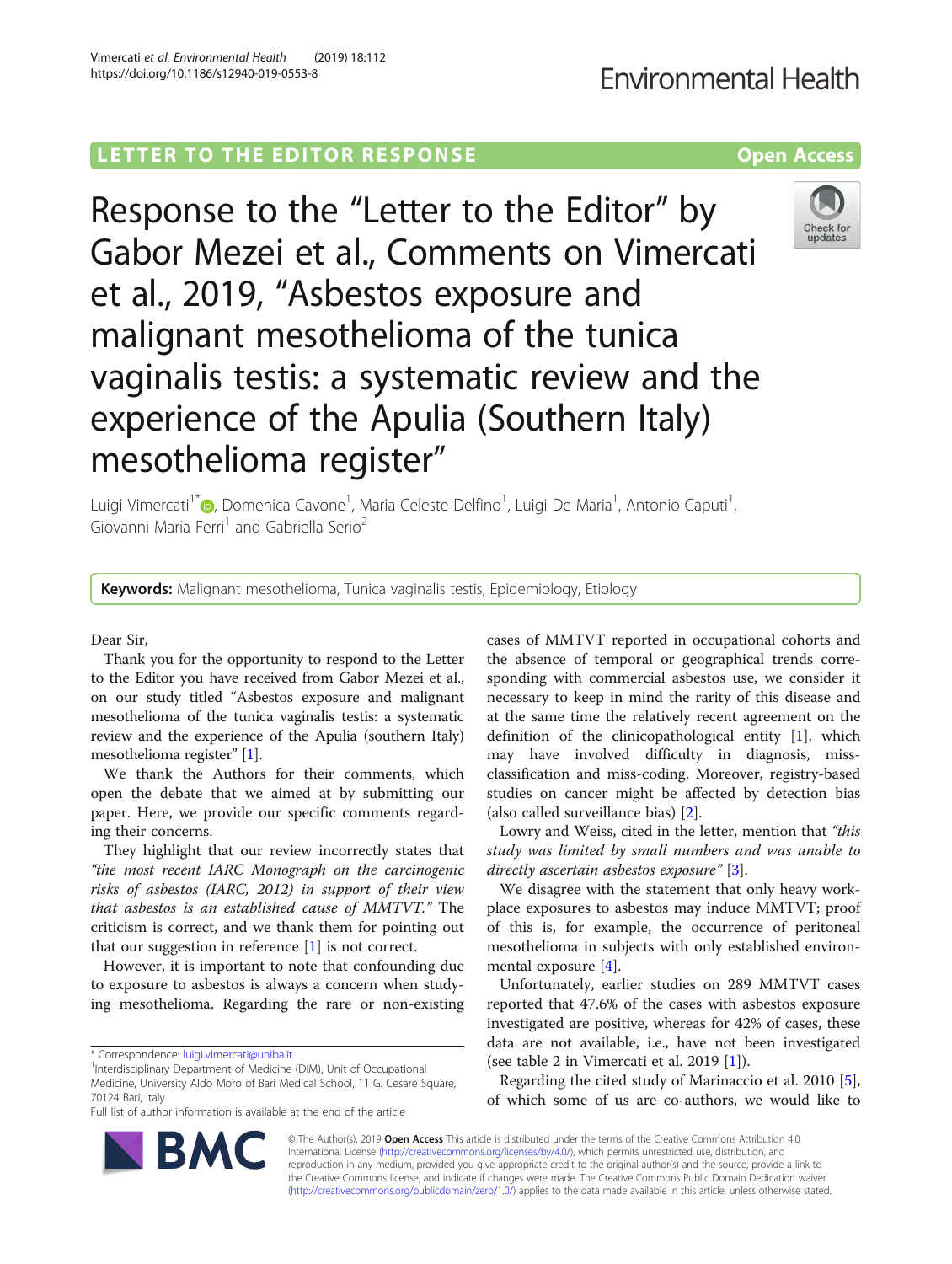<span id="page-1-0"></span>note that in table 3 of the work, 50% of MMTVT cases are reported in economic sectors such as in the construction, steel, and transport construction and maintenance industries wherein the use of asbestos is well known in the technological cycles as well as (especially in past years, and this agrees with the latency time) the failure to comply with safety requirements to protect the health of workers [\[6](#page-2-0)].

More recently, as we reported in our review, in the sixth report of the Italian National Mesothelioma Register (Renam) on 68 cases of MMTVT recorded in 1993– 2015, 78% of cases were ascertained as exposure to asbestos [\[7](#page-2-0)].

We also agree with the Authors that case reports and case series are not epidemiological studies, but, as mentioned above, we do not agree with the Authors statement "cases reported in the published literature did not have documented asbestos exposure", as exposure to asbestos is not "undocumented" but is not investigated at all, as we have seen in our review paper [1].

We disagree with the statement that "there is a considerable evidence that in addition to asbestos…. ionizing radiation increase the risk of malignant mesothelioma", which in our opinion cannot be applied to MMTVT despite the biological plausibility in the current state of knowledge. To the best of our knowledge, only more cases of pericardial mesothelioma after therapeutic radiation have been reported [[8](#page-2-0)–[11\]](#page-2-0), but not MMTVT. Of note, the same Authors, Mezei et al. (2017), reported that "for mTVT , prior history of radiation therapy was nonexistent" [\[12](#page-2-0)].

Finally, in regards to "the current paradigm of carcinogenesis", we agree with Authors and with the current knowledge on a background incidence of non-asbestosrelated mesothelioma or idiopathic cases, as well as with the possible role of talc, environmental exposures, genetic predisposition and gene-environment interactions in the development of this disease [\[13](#page-2-0)–[18\]](#page-2-0).

Similarly, we agree with the Authors that little is known about the epidemiology, the amount of information on potential confounders is limited, and the aetiology of MMTVT is inadequately researched and poorly understood.

However, there is growing evidence on the potential aetiologic role of asbestos exposure in MMTVT development, although the underlying mechanisms remain to be elucidated. While not definitive evidence of causality, considering both case reports and mode of action, it is certainly suggestive.

It should be emphasized that our cases, as mentioned in the paper, have established an ascertained exposure to asbestos, an average latency period of 47 years, have no other cancers and have ever been subjected to radiation therapy or exposed to ionizing radiation.

As stated in our discussion, the preliminary results of the case control study from the Italian mesothelioma registry, by Marinaccio et al. personal communication, show that occupational exposure to asbestos was significantly associated with the risk of the disease ( $OR =$ 7.940; 95% CI 3.01–18.2 in MMTVT).

In summary, the weight of evidence from currently available data strongly suggests that asbestos exposure increases mesothelioma TVT risk.

Further contributions from a more in-depth assessment are needed to promote a substantial improvement in the knowledge of the epidemiology of MMTVT.

#### Abbreviations

IARC: International agency research on cancer; MMTV: Malignant mesothelioma tunica vaginalis testis; OR: Odds ratio; TVT: Tunica vaginalis testis

#### Authors' contributions

All authors equally contributed to this work. All authors read and approved the final manuscript.

#### Funding

This research received no external funding.

#### Availability of data and materials

All references are publicly available.

## Ethics approval and consent to participate

Not applicable.

#### Consent for publication

Not applicable.

#### Competing interests

The authors declare that they have no competing interests.

#### Author details

<sup>1</sup>Interdisciplinary Department of Medicine (DIM), Unit of Occupational Medicine, University Aldo Moro of Bari Medical School, 11 G. Cesare Square, 70124 Bari, Italy. <sup>2</sup> Department of Emergency and Organ Transplantation (DETO), Pathology Division, University Aldo Moro of Bari Medical School, 11 G. Cesare Square, 70124 Bari, Italy.

#### Received: 22 November 2019 Accepted: 6 December 2019 Published online: 26 December 2019

#### References

- Vimercati L, Cavone D, Delfino MC, De Maria L, Caputi A, Ferri GM, Serio G. Asbestos exposure and malignant mesothelioma of the tunica vaginalis testis: a systematic review and the experience of the Apulia (southern Italy) mesothelioma register. Environ Health. 2019;18(1):78. [https://doi.org/10.](https://doi.org/10.1186/s12940-019-0512-4) [1186/s12940-019-0512-4](https://doi.org/10.1186/s12940-019-0512-4).
- 2. Farioli A, Violante FS, Mattioli S, Curti S, Kriebel D. Risk of mesothelioma following external beam radiotherapy for prostate cancer: a cohort analysis of SEER database. Cancer Causes Control. 2013;24(8):1535–45. [https://doi.](https://doi.org/10.1007/s10552-013-0230-0) [org/10.1007/s10552-013-0230-0](https://doi.org/10.1007/s10552-013-0230-0).
- 3. Lowry SJ, Weiss NS. Geographic distribution of incidence of pericardial and paratesticular mesotheliomas in the USA. Cancer Causes Control. 2016; 27(12):1487–9.
- 4. Serio G, Pezzuto F, Marzullo A, Scattone A, Cavone D, Punzi A, Fortarezza F, Gentile M, Buonadonna AL, Barbareschi M, Vimercati L. Peritoneal mesothelioma with residential asbestos exposure. Report of a case with long survival (seventeen years) analyzed by Cgh-array. Int J Mol Sci. 2017; 18(8):E1818. [https://doi.org/10.3390/ijms18081818.](https://doi.org/10.3390/ijms18081818)
- 5. Marinaccio A, Binazzi A, Di Marzio D, Scarselli A, Verardo M, Mirabelli D, Gennaro V, Mensi C, Merler E, De Zotti R, Mangone L, Chellini E, Pascucci C, Ascoli V, Menegozzo S, Cavone D, Cauzillo G, Nicita C, Melis M, Iavicoli S.